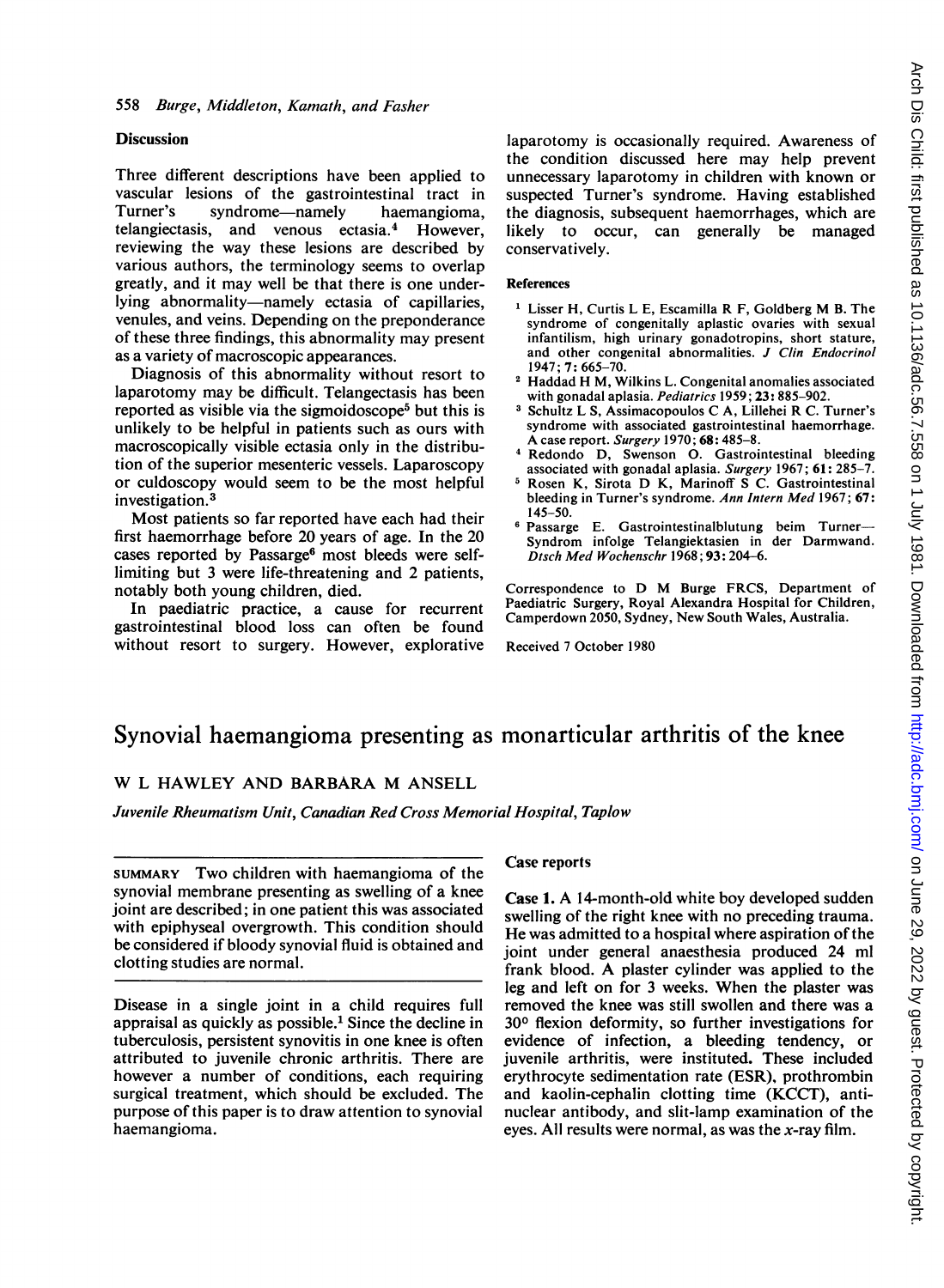Synovial haemangioma presenting as monarticular arthritis of the knee 559

When referred here <sup>3</sup> months later his condition had improved so that he had only 15<sup>°</sup> loss of full extension and slight muscle wasting. One week later the right knee suddenly became swollen. At this time the knee had fixed flexion of 30°, there was soft tissue swelling, and an effusion. No other joint was affected. General examination was normal and there was no evidence of cutaneous haemangiomata. The knee was aspirated and again this produced heavily bloodstained fluid. Once more investigations were normal with the ESR 5 mm/1st hour, haemoglobin  $11 \cdot 6$  g/dl, white blood count  $9.3 \times 10^9$ /l, platelets  $350 \times 10^9$ /l, prothrombin time, KCCT, and thrombin time unremarkable. In view of the normal coagulation screen it was felt the most likely cause of the recurrent episodes of bleeding was a vascular abnormality in the knee. Arthrotomy was performed and a vascular tumour was found within the intercondylar notch. This was removed and was shown histologically to be a cavernous haemangioma. By the time he was discharged the range of movement was 0 to 90°. At 6 months follow-up there had been no further swelling and clinically there was no evidence of soft tissue swelling, there was slight loss of full extension (about 30), but full flexion had returned and the child was functioning normally.

Case 2. A white girl first developed painful swelling of the left knee associated with a minor injury at age 18 months. This settled, but was followed by episodes of painful swelling of the knee, occurring three or four times a year. On each occasion the swelling developed in only a few minutes and without preceding trauma. She was referred here when aged 5 because of an episode of persistent swelling for 2 months and a provisional diagnosis of juvenile chronic arthritis. Joint examination showed the only abnormality to be in the left knee where, in addition to soft tissue swelling, there was bony overgrowth associated with the left leg being 2 cm longer than the right.  $X$ -ray films of the knees showed enlargement and roughening of the epiphyses on the affected side (Figure). There was no abnormality on general examination and in particular no evidence of cutaneous haemangiomata. Investigations showed that bleeding, clotting, and prothrombin times were normal; the synovial fluid aspirated from the knee was blood-stained and contained 5  $g/100$  ml (50  $g/l$ ) protein. To find out the cause of the synovitis, a biopsy was done and this showed there was a slight increase in the number of synovial cells, the presence of inflammatory cells, and a great deal of iron staining. No definitive diagnosis was made at this stage and, after biopsy, function returned to normal. However, 5 years later recurrent episodes of severe swelling occurred with loss of function and persistent



Figure (Case 2.) Radiograph of both knees  $3\frac{1}{9}$  years after onset of symptoms showing enlargement and irregularity of the epiphyses on the left side.

soft tissue swelling, so at age 12 years an arthrotomy was performed which showed a haemangioma of the synovium lining the infrapatellar fat pad. The haemangioma was excised together with the synovium, which showed pronounced hypertrophy. The histology of the excised synovium suggested pigmented villonodular synovitis, but it was considered that this must be secondary to bleeding from the haemangioma. Postoperative mobilisation of the knee was slow, but at follow-up later the range of movement was 0 to 120<sup>o</sup> and both legs were of the same length. There has been no recurrence of swelling in a 10-year follow-up period.

## **Discussion**

Synovial haemangioma is a rare condition; it generally affects the knee joint although it can occur at other sites. Pain, swelling, and limitation of movement are the most common presenting symptoms. In 75% of cases these occur during childhood, often in the first 5 years of life.<sup>2</sup> There may be a history of preceding trauma. The clinical findings are non-specific, but the most common findings are soft tissue swelling and loss of full range of movement; if an effusion is present the aspirate is blood-stained. Epiphyseal overgrowth and increased limb length mimicking chronic inflammation can occur if the condition is long-standing. Further confusion arises with the development of quadriceps atrophy associated with impaired function. In a few cases vascular changes, telangiectasia, naevus, or haemangioma of the overlying skin have been noted. Very rarely intra-articular haemorrhage occurs if intravascular